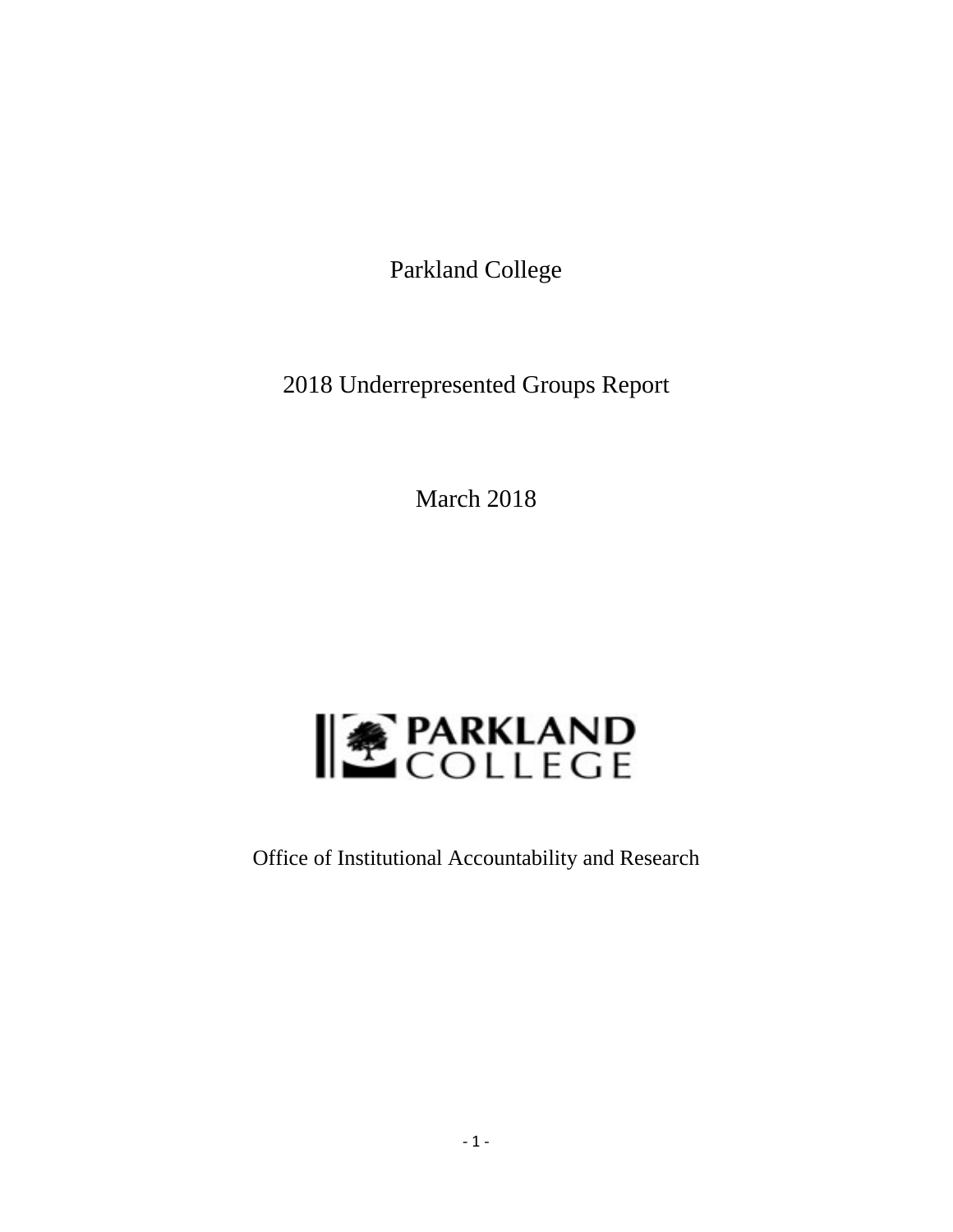# **Table of Contents**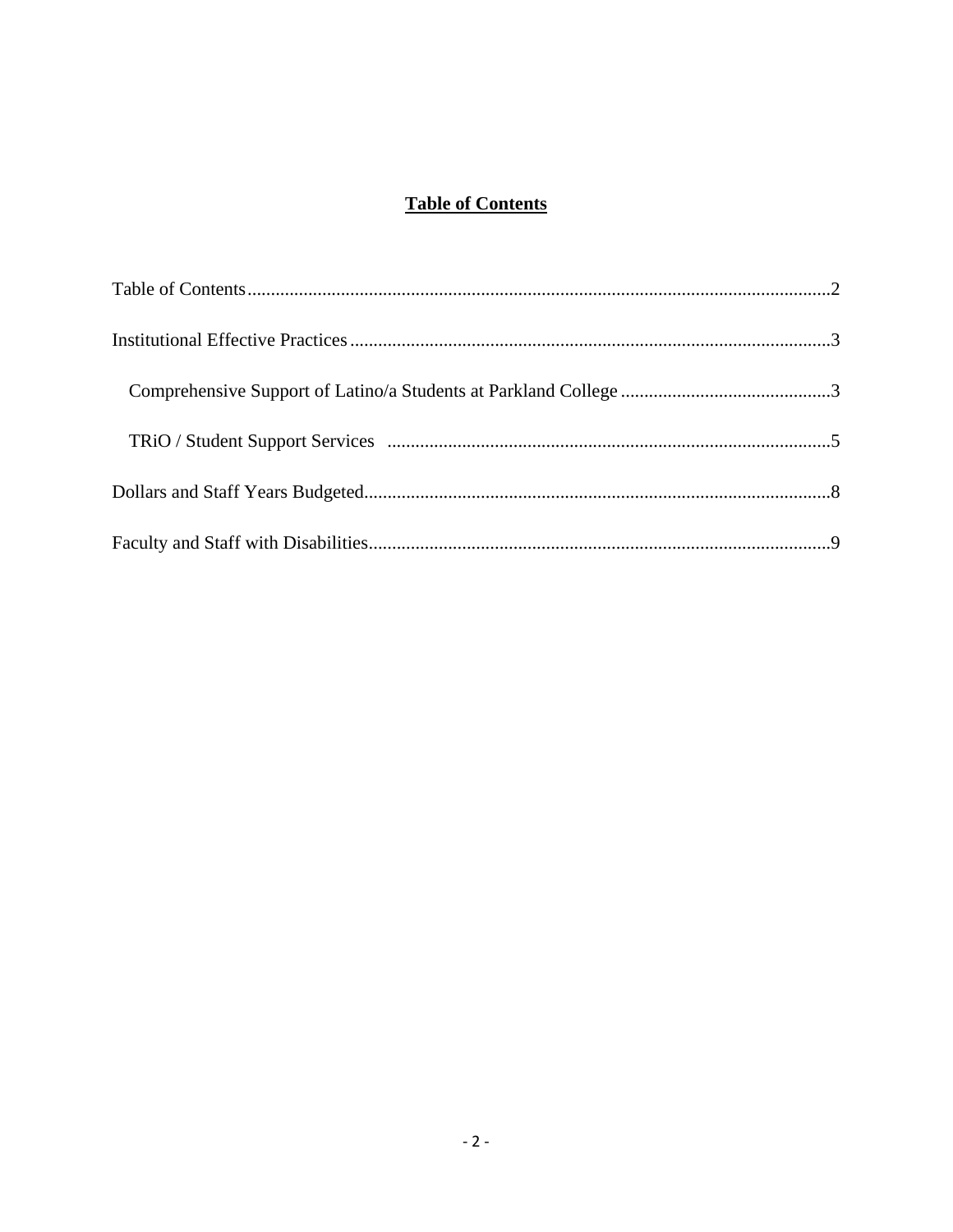#### **Institutional Effective Practices**

The following institutional effective practices at Parkland College are aimed at the recruitment, academic success, and completion of under-represented students.

#### **Institutional Effective Practice 1:**

Comprehensive Support of Latino Students at Parkland College with Professor Charles Larenas **Purpose, Goal or Objective:** 

The use of Club Latino, a student organization, for student success of present Parkland College Latinos and recruitment of the local Latino population. There is significant research demonstrating the importance of engagement in student groups supporting student completion. Club Latino is comprised of about 95% comprised of Latino students. The Latino students who participate in Club Latino have greater student success and are more prone to completing a career or successfully transferring to a 4-year institution. Club Latino accomplishes this by creating an atmosphere where the students support one another by creating study groups, as well as by having peers they can count on. Furthermore, a focus of the student group is to invite or go to the local Latino high school, middle school, and elementary students to talk to them about the importance of education and of having college on their radar. Club Latino members talk about the benefits that they see from higher education, how hard they work, what their schedules look like, the obstacles they have overcome, and also highlight their majors.

#### **B) Date of Implementation:**

Club Latino has been a success for many years but the following report focuses on the activities from FY 2016-17.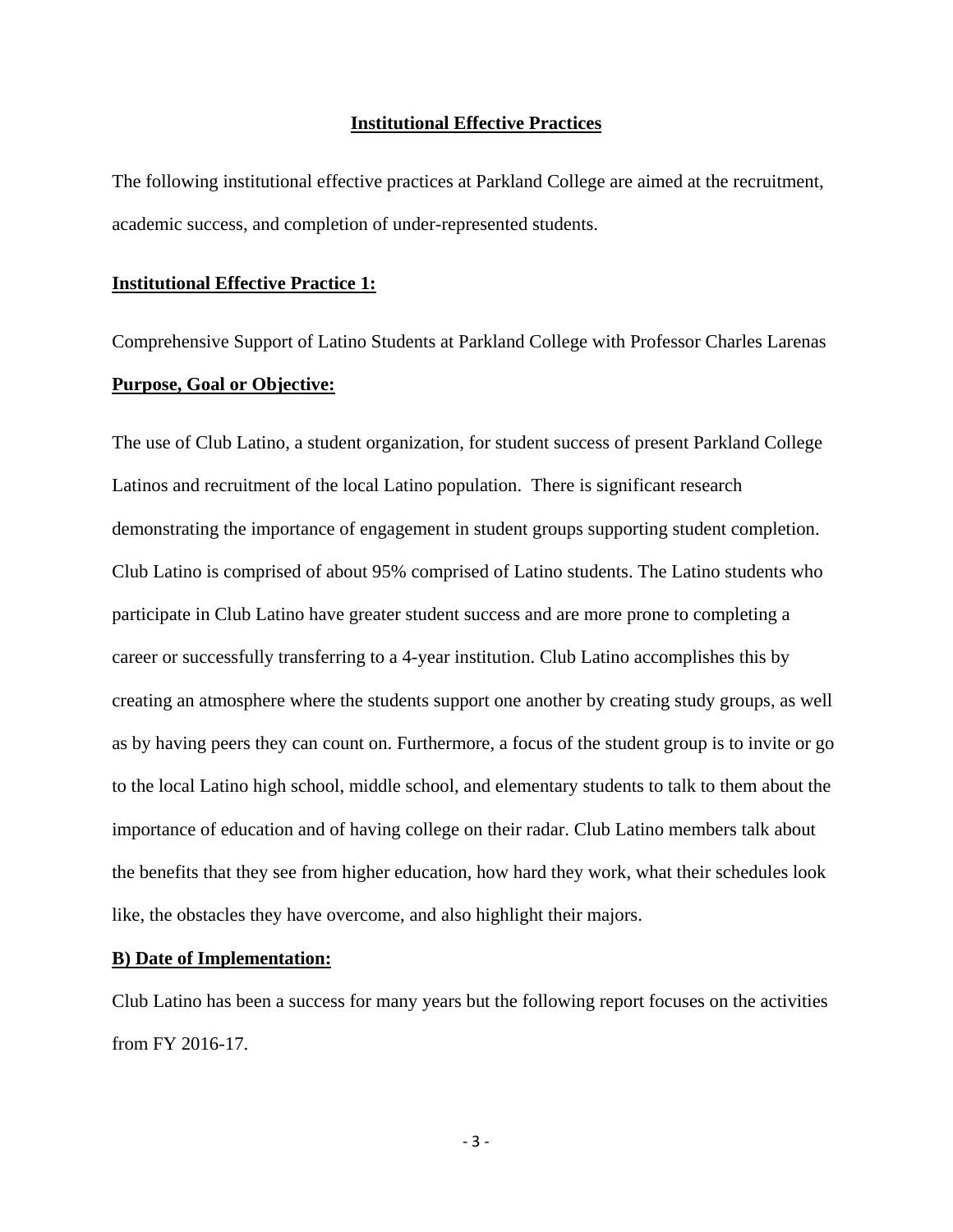#### **C) Description of Program Elements or Strategies that Make the Program Successful:**

Activities involve working closely with Latino students to get them engaged in various activities on and off campus related to their academic and vocational goals.

### **D) Evidence of Success:**

During the 2016/7 academic year, 40 different Latino students participated in Club Latino. About 35 out of the 40 students who participated in the student group have graduated, transferred, or continue to attend Parkland College. The Club meetings themselves consisted of anywhere from 7 to 22 students attending per weekly meeting. 12 club members assisted the Dental Hygiene program with translations services so that the Dental Hygiene program students could put on an outreach event for the local Latino community. Their outreach event had fallen through, and the club members were integral in allowing the event to be successful.

Club Latino hosted 15 junior and seniors from Urbana High School for a half day college visit/tour. They also visited Central High School in Champaign and talked to about 22 Latino students. At Edison Middle School in Champaign, they met with all of the Latino students, about 30, during their lunch times. Furthermore, they visited two third grade classes at a local Dual Language school, each consisting of about 12 Latino students. During the February staff development day, the club members also visited all the Dual Language classrooms at Leal Elementary School in Urbana visiting with about 70 Latino students in all.

Another important support system for the Latino students at Parkland College is the ability to work for the Parkland College Migrant Education Program, PCMEP. Last year, 39 out of 85 employees of the program were Latinos who had attended Parkland or were concurrently attending. The students held various positions, including: recruiter; parent liaison; clerical; data management; paraprofessional. The positions allow some to reinforce skills that completely

 $-4-$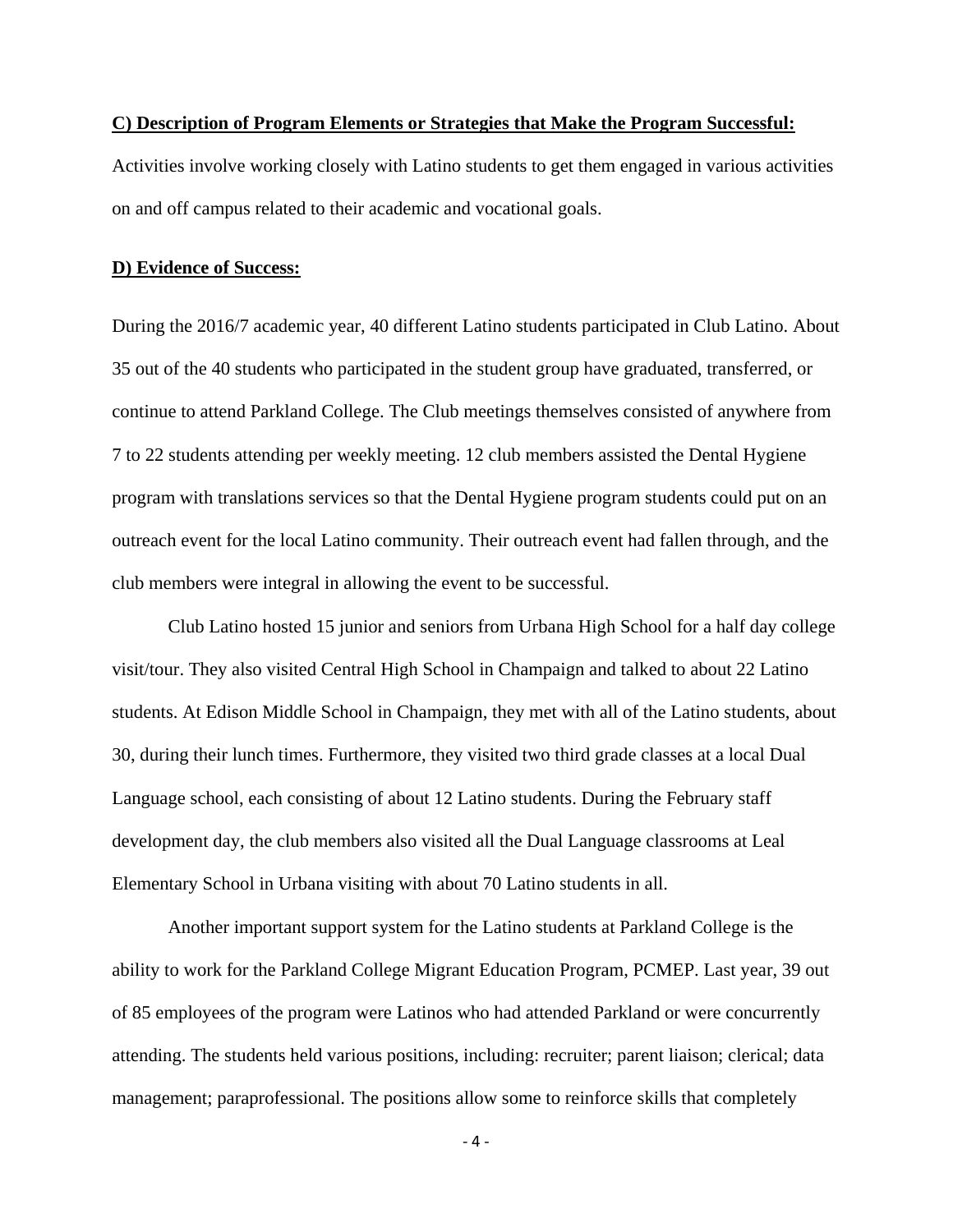match up with their majors, or future professions, such as a parent liaison who is in a social work program or the data management employee who already has a job in a finance related field lined up when she graduates in May, with the position she held for two years being the most significant "business" related experience she included on her resume. Furthermore, the director of the program was called on to be a reference for the job she obtained where her PCMEP duties were ideal examples of what the employer was needing. Another Parkland College graduate, who had graduated with a Bachelor's degree in Criminal Justice in May, used her PCMEP experience to secure an alternative teaching license and secure a teaching job in Urbana this school year. For many of these Latino students, the PCMEP is an opportunity to be exposed to a professional position, with professional expectations for the first time. It is an opportunity for continued growth as an individual, while learning about the expectations and realities of the professional world, which most of them would not have been familiar with prior to the summer positions. The mother of a student who worked as a recruiter was surprised that he had it in him to communicate with parents in order to identify and recruit students who qualified for the program, but he definitely did.

## **Institutional Effective Practice 2:**

TRiO / Support Services at Parkland College with Director, Mary Catherine Denmark

### **A) Purpose, Goal or Objective:**

TRiO/Student Support Services is a federally-funded grant program designed to assist 180 students retain, persist, and graduate within 4 years of entry into the program, The TRiO/SSS program serves student who are first-generation, low-income and/or students with disabilities.

‐ 5 ‐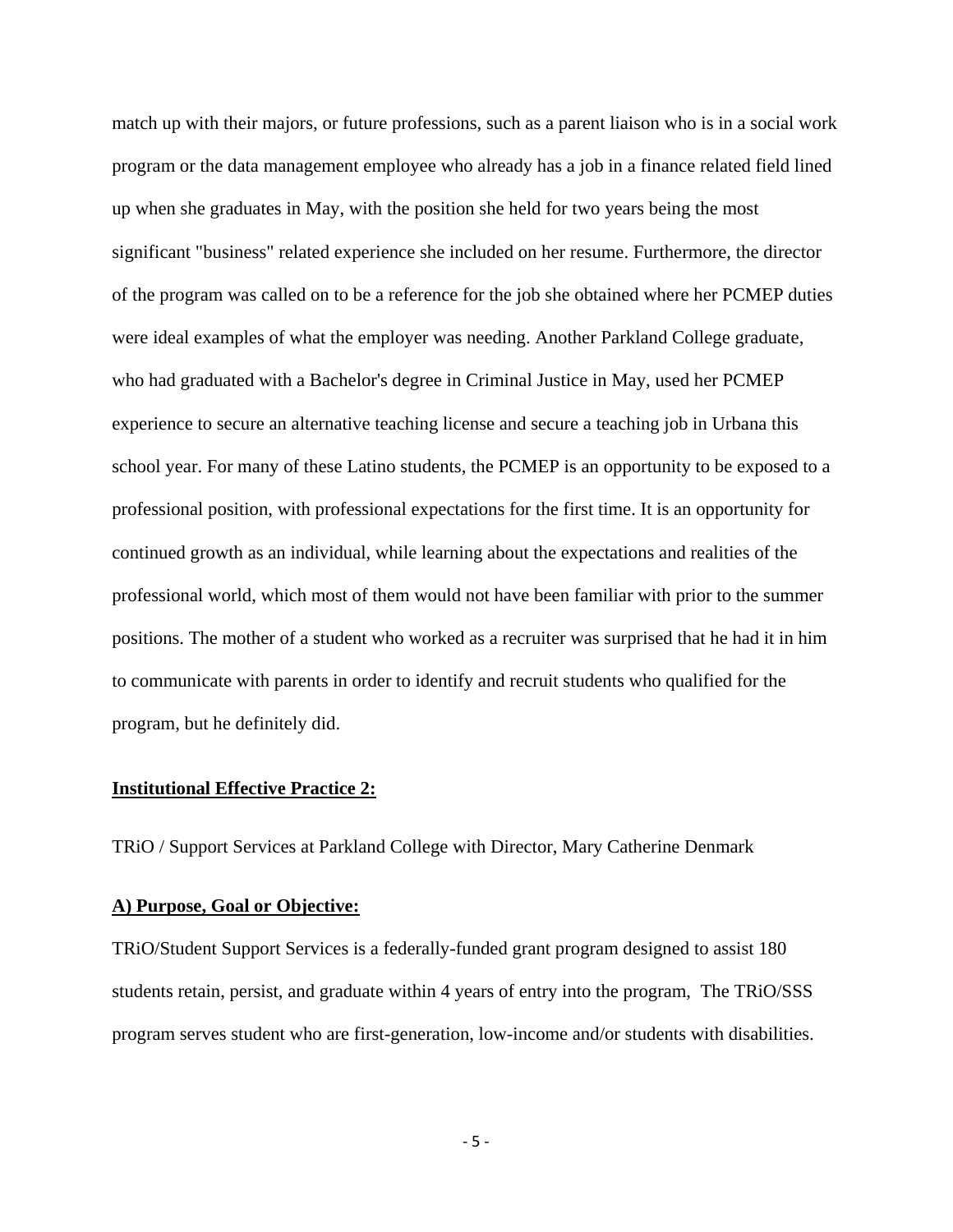### *Goals/Objectives*

- 55% of all participants served in the reporting year by the TRiO/SSS program will persist from one academic year to the beginning of the next academic year or earn an associate's degree or certificate at Parkland College and/or transfer from a 2-year to a 4-year institution by the fall term of the next academic year.
- 75% of all enrolled TRiO/SSS participants serviced by the TRiO/SSS project will meet the performance level required to stay in good academic standing at the Parkland College.
- 20% of new participants served each year will graduate from Parkland College with an associate's degree or certificate within four years.
- 10% of new participants served each year will graduate from Parkland College with an associate's degree or certificate within four years and transfer to a four-year institution within four years.

## **B) Date of Implementation:**

The TRIO/SSS grant originated at Parkland College in 1997. The data collected for this report is for services dates September 2015- August 2016. This is the most recent data available submitted to the federal government.

#### **C) Description of Program Elements or Strategies that Make the Program Successful:**

Services offered TRiO/SSS participants include intrusive academic advising, graduation audits and plans, tutoring, assistance with completing the FAFSA, mid-term grade checks and implementing intervention service based on that information, goal setting, and workshops to enhance academic skills.